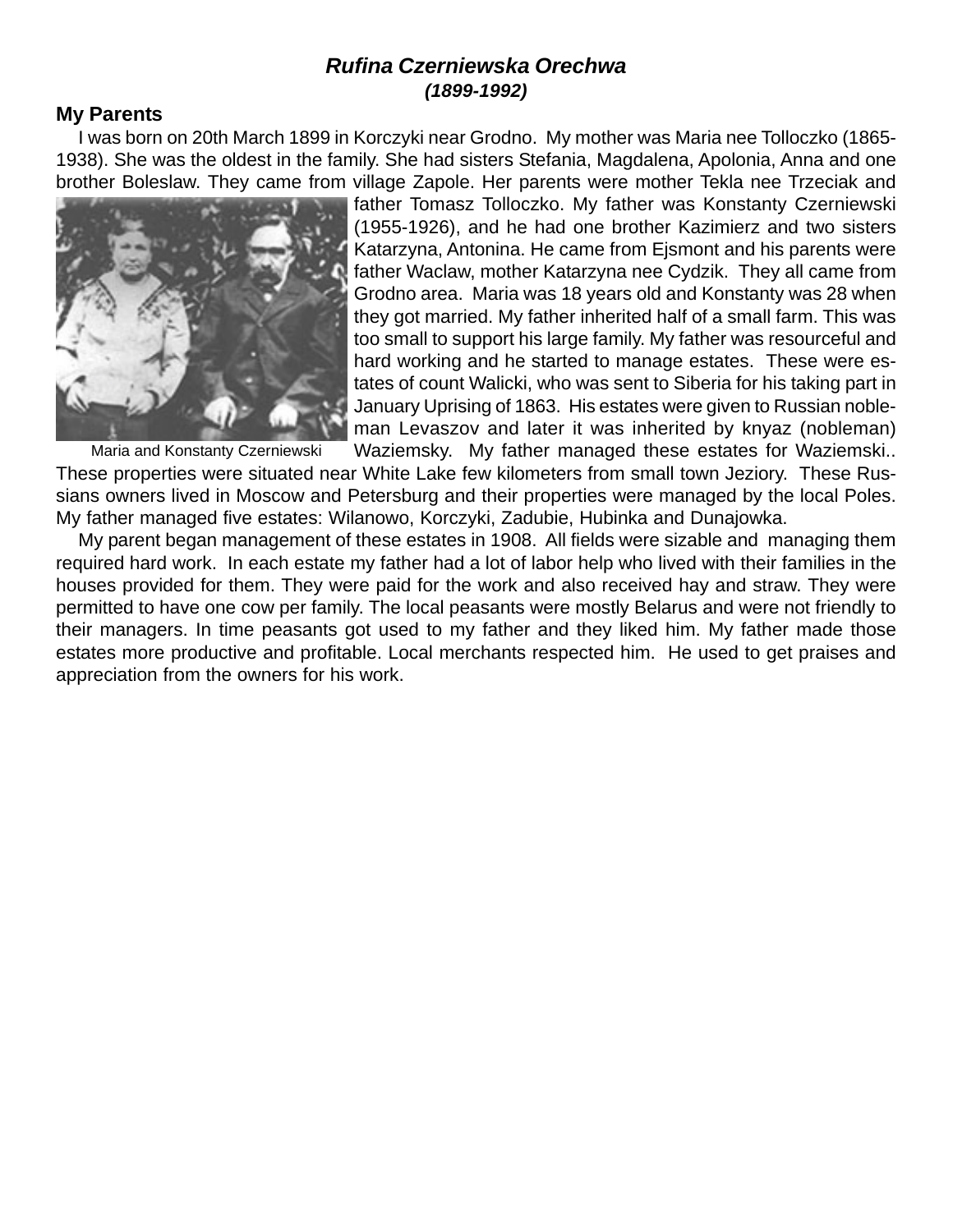#### **My younger years.**

With great pleasure I recall Wilanow where our family lived. My mother was capable to manage Wilanowo. My parents were very demanding and my mother kept us children well under control. This is how the children were brought up those days. A great harmony, mutual respect and love existed at our home. I recall happy family events: reunions, holidays, parties, carnival drives, mushroom picking and

lots of country amusements. Christmas and Easter holidays were always prepared according to Polish tradition. We used to invite not only family but also neighbors. Invited or uninvited young people were always welcomed.

Our father liked to play with us children. He would take us on his lap and treat us with a sweet or a chocolate. He also liked to listen to Apolonia's and Rufina's singing. My parents were ideal couple; they respected each other. My father often consulted my mother on important problems and respected her advice. He cared for her and was always her protector.

When children grew up the parents considered some education for them. For sometime they had a teacher at home who was giving instructions in languages Russian, Polish, German and also in mathematics and geography. Teaching Polish language under Russian rule was not allowed. Polish books were always ready to hide when a local official would come. The



Rufina Czerniewska

girls too learned these subjects. Two younger sons Mikolaj and Wladyslaw were placed in high school in Grodno. After some time there, they came back home. Their education away from home was ended.



Helena, Apolonia and Rufina

They both missed home and all its comforts.

In Wilanowo lived a Jewish family. Myself and my sister Apolonia often visited their home to see their daughters. It was interesting to watch the Jewish mother preparing foods for their holidays. My mother did not discourage those visit. We learned to respect other traditions and religions. In our parents home every human being was treated with dignity. Our family was very friendly with all people. My father was often asked to be godfather and as it was customary, he could never refuse it. When my brothers grew

up they helped in estate. Their cooperation with workers was proper. Following the fathers example they valued farm workers for their honest and hard work.

On Sundays the whole family rode to Jeziory, a small town 4 kilometers away. In front of the church,

after the Holly Mass, the neighbors looked with admiration at our large family. My mother did not spare money on books, dresses and jewelry for the daughters. She loved to be well dressed and she was particular about good look of her children. The girls, Helena, Apolonia and Rufina, when grew up and were teenages helped with farming chores. In the winter growing young ladies did embroidering their outfit like table cloth, towels and bed clothes for the future. At our home we spoke Polish. Our family was well prospering and in beautiful surrounding of the nature one would happily live and enjoy everything.

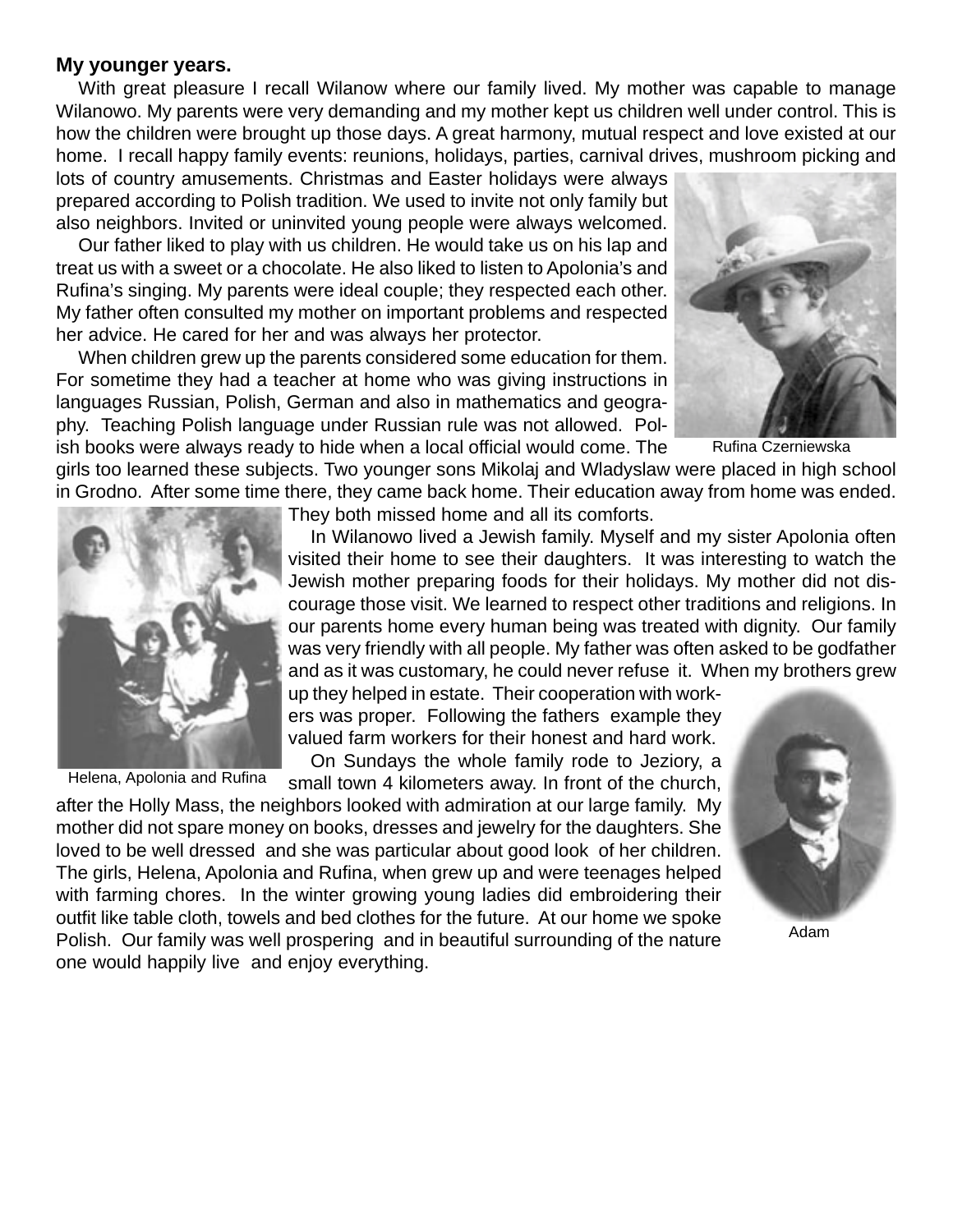# **My family**

At the beginning my parent settled in Ejsmonty where my oldest brother Adam was born. Then my parents moved to Korczyki, an estate and village located 18 km. From Grodno. There all other children were born: Edward, Michal, Mikolaj, Helena, Apolonia and I Rufina.

**Adam Czerniewski** (1883-1951) (Adalek) was helping my father in managing the estates together with other sons. He served in the army and after WW I he returned to parents estate and stayed there with his brother Mikolaj. He was attached to his brother children. He never got married. His interests were fishing, hunting and pigeon breeding.

**Edward Czerniewski** (1885-1970) (Edwardek) married Franciszka Ejsymont (1896-1983) who was 13 years younger. They had two children Sophie and Anthony (Tosiek). He was a good son and brother; he cared well for his wife and children. Both lived to an old age an are buried in Kozlowicze near Grodno. Edward's family helped us by sending food packages when we were in Russia.

**Michal Czerniewski** (1889-1954) (Michas) loved nature, the forest, mushroom picking and flowers. He married Bronislawa Cydzik. They had three children: Zuzanna, Marian and Olimpia. Bronislawa died in 1952. Both are buried in Jeziory near Grodno.

**Mikolaj Czerniewski** (1891-1949) (Mikolcio) married Helena Cydzik. They had four children: Wanda, Konstanty, Ryszarda and Waclawa. With them lived the oldest brother Adam, who never got married. They all remained and lived in Ejsmonty family estate and their children live there and nearby today. Helena died in 1973.

**Helena Czerniewska** (1893-1950) (Helencia) liked to read books, embroider, draw patterns and she was a good cook. She married Wincenty Klawe (1893-1928) who was a widower and had two children Waclaw and Elwira. Helena had five children with Wincenty: Danuta, Ryszard, Tomasz, Kordian and Lineta. It was hard for the family when she became widow. Wincenty died on 25 November 1928. The estate was sizable and children were small. At the beginning she had to lease the farm but when the children grew up, Helena with the help of her brothers and neighbors managed to ran her estate. Later her children helped. To primary school they went to Grodno. Danuta graduated from commercial high school. Ryszard finished primary school in 1939 and then he got occupied with family estate and younger family helped him. Helena took care of our mother.

Helena considered by Soviets as a reach landowner was arrested on Good Friday in April 1950. She was very sick and she could not walk. She was one month in the hospital and when she returned home she received an order on 31 of July to be imprisoned. God ordained differently. She died a day earlier on July 30. She and her husband are buried in Kulbaki near Grodno.

**Wladyslaw Czerniecki** (1895-1967) (Wladzio) was married with Aleksandra Ejsymont. The had two children: Irena and Kordian. After WWII they moved to Lisewo near Tczew. Wladyslaw died on 22 January 1967 and Aleksandra on 8 September 1961. They both are buried in Tchew commentary.

**Apolonia Czerniewska** (1897-1984) (Apoloncia) married Mateusz Ejsmont. They had five children: Teresa, Stanislaw, Elwira, Konstanty and Zbigniew. She

was a good dancer, liked to sing and always happy. After WWII her family moved to Sztum, Elblag province. Mateusz died on January 7, 1974. Apolonia died on April 29 1984. Both were married for 52 years. They are buried in Sztum cementary.



Edward



Michal



Mikolaj



Wladyslaw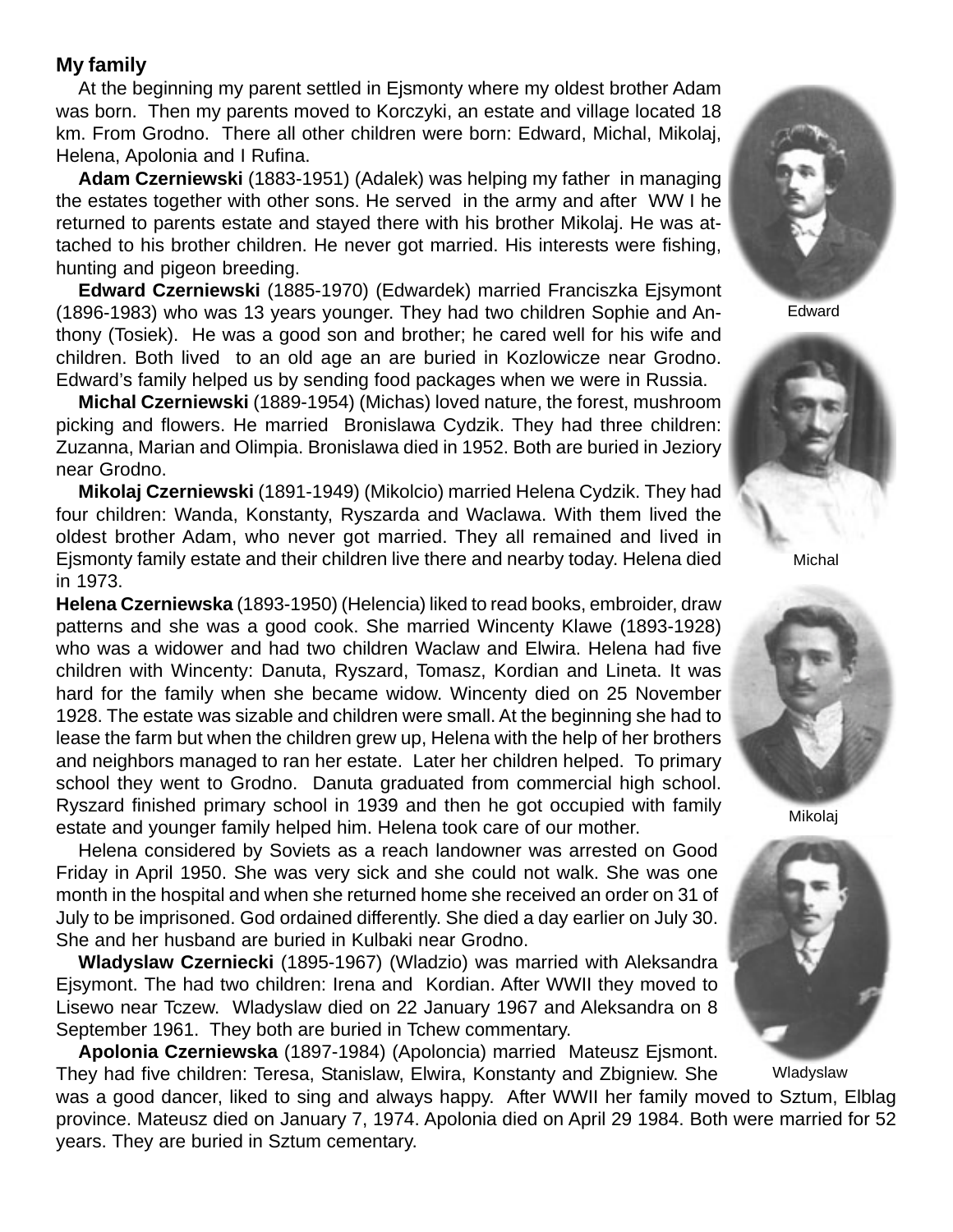# **World War I**

When World War I broke out, all my brothers were called into the army. My father had to manage the estates himself. The war times were difficult. The front line past through and German units occupied Grodno and vicinity. State of Poland was recreated. Came the Bolshevik revolution. Bolshevik Red Army passed through our area. All estates were ruined and plundered by war. Our family had to find shelter with the family in the city Grodno.

My parents lost everything during the war. All estates of Russian owners were divided and given to the Polish settlers for their war merits. Our family returned to my grandfather estate in Ejsmonty.

## **Years between the wars**

A frequent visitor to our home was my future husband Kazimierz Orechwa. That time he was a student of a military school in Wilno. He used to come on holidays and when he had been on the leave from the service. It looked like he liked me. He was always cheerful and his character appealed to me.

It happened that after certain time he proposed the marriage to me and I accepted it. The wedding was in Jeziory church. After the wedding we went to Wilno and there we rented an apartment. Living in the city was depressing for me. I missed country fields and beautiful nature of my childhood. I frequently mentioned this to my husband. When he finished his military school and he did not get his commission for an officer we returned to the his father's estate in Orechwicze. There he started to farm his inherited part of the estate. In Orechwicze my first daughter Alicja was born, but she died as a baby. My second daughter Irena was born there. Meantime my husband as a war veteran received from the government a plot of land 17 hectares (42 acres) near Zydomla village. This land with the inherited one was sufficient to support our family. The land which Kazimierz received



was not cultivated for some time and first crop was poor. The government Marriage of Rufina and Kazimierzloan of 3000 zloty helped us to manage this property. We both worked hard with the determination to endure the first years. With years we began to prosper. We started to built a new house on the land we acquired. The family moved to the neighboring village Obuchowicze. There our daughter Ala (second Ala) was born and also Anna was born but she died as a baby.

As soon as the house was completed our family moved there. We managed well and soon our estate yielded good crops. In Zydomla our two daughters Stenia and Krystyna were born. My husband Kazimierz was the reserve officer and often had to go for two week military maneuvers. At that time I had to do all the work but somehow I managed. My brothers and cousins who lived nearby helped us. Our daughters attended local school which was well equipped and had well qualified teachers. One year we bought a harvester which very few farmers had. During harvest we hired peasants help. We seeded fruit trees around the house and soon small trees started to bear fruits. It seemed like everything was going well. The loan for building the house and farm equipment were finally paid off. We had future plans for the family but unfortunately World War II September 1939 came.

# **World War II**

My husband Kazimierz was the officer of the reserve and when the war started he was called to the army. As a cavalry man he left riding on his gray horse. I was left home with four daughter, the oldest Irena was 12 and the youngest Krystyna was 6. Farms were distant from each other and few were owned by Polish farmers. In the absence of my husband, Belarus farmers would come and search the house, looking for him. This was a very nervous experience for me. I did not know where my husband was. One night somebody knocked at the window and it was my husband. I was scared and I urged him to leave because of the peasants who may kill him. Kazimierz with hard feeling had to leave his family. He went North and crossed the border to Lithuania where he was interned . When Soviet army arrived the peasants stopped bothering us.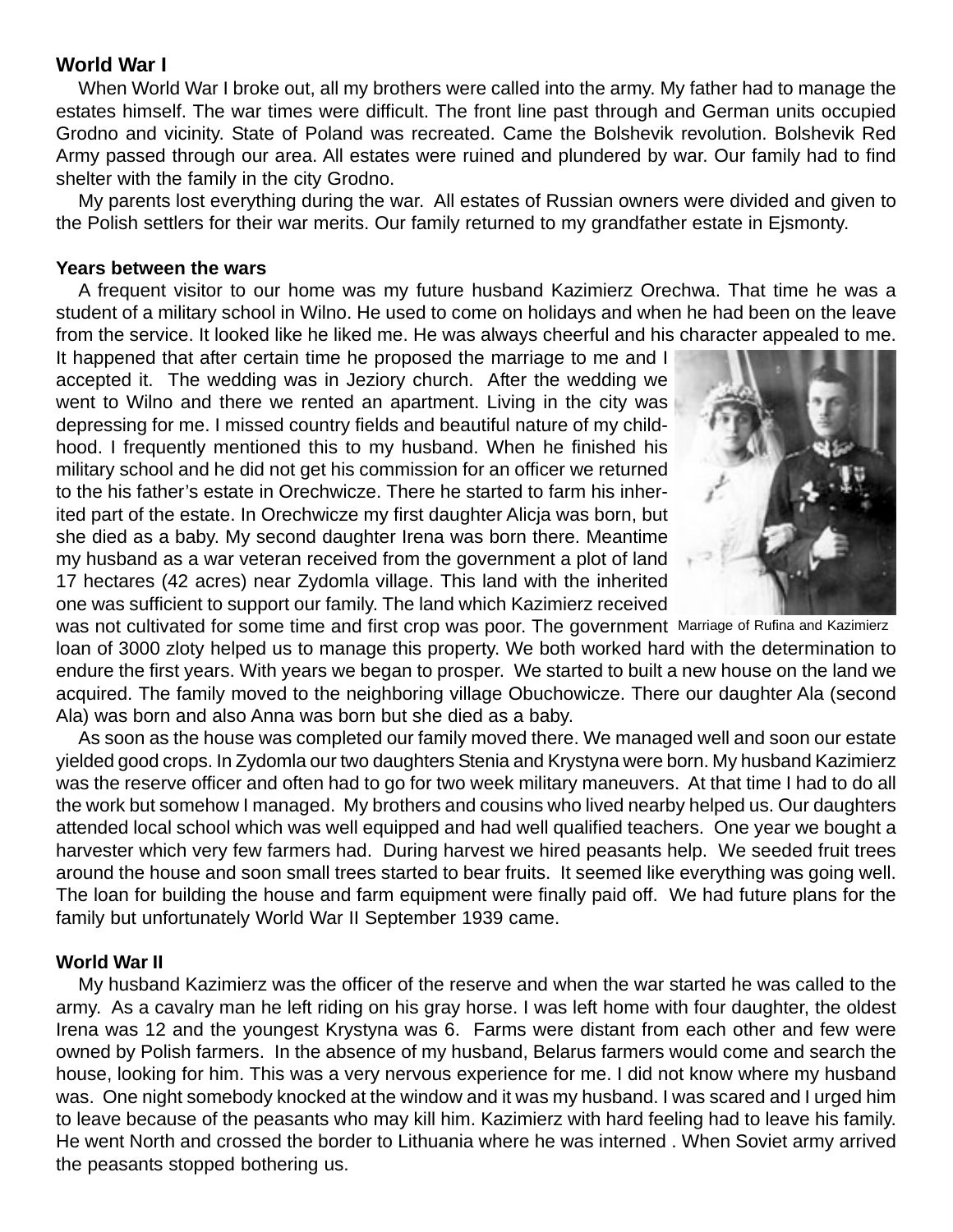## **Deportation to Russia.**

On 10 February 1940, very early in the morning, came Belarus militia with Russian soldiers and ordered to pack our belongings. We were told to leave our house. I was under impression that they would take us to the field and would kill us. I did not wanted to pack our cloth. My daughter Alice did not loose her head in such a tragic situation and she would pack whatever she could. One of militia man was more kind to us and suggested to pack the best cloth. On that morning before leaving our house we kneeled in front of Our Lady of Perpetual Help image and we prayed. It was very cold day with extremely low temperature. Using horse drawn sleigh they transported us to a railroad station where we were loaded to a freight car which had sort of large shelves build. On one of these shelves we made our sleeping area. We stayed at the station for a long time. Our relatives and neighbors would come to bring us food. After some time the train started to move to an unknown region. On one of the stations we were served some grits in a pale which was not warm. We were hungry but could not eat this meal. We decided to use that grit to fill the open spaces between boards in our freight car. The car was not heated and that winter was exceptionally frosty. That freight car was filled with people and that why we felt relatively warm there. We slept fully dressed and we cover ourselves with whatever we had. In the corner was a pale for personal needs. This was very embarrassing. When the train would stop we would usually jump out to do our needs nearby. There was always a fear that the train would leave. We traveled long time. Sometimes we would wait at a station a day or a night to pass by another train. Traveling east we reached our destination where Russians decided to settle us. This was Mikulskaya Base, Dobranski district near Sverdlovsk. (Ural Mountains)

## **Ural Mountains**

We lived in the forest. Our family was accommodated in a barrack built from wooden logs where spaces between them were sealed with moss. Inside we were provided with primitive wooden beds where we could sleep. Our barrack was a one large room which accommodated many families. Later it was divided into several small parts. In such one part we resided, myself with my four daughters and my cousin Tecia with her daughter Henryka and her son Wieslaw. In this room was a stove to burn wood. Myself and all the other women had to work in the forest. Using sharp spades to cut off branches from a fallen tree to make them ready for transportation. This work was not well paid but we had to work in order to buy bread, which was assigned for each person in the family. We had to sell some of our dresses or sheets for which we could buy food.

Later I made mail contact with my family in Poland and soon we received packages. They would contain grits, flower and also in cans some roasted pork covered with lard. I used that pork little to our soups tastier. Thanks to these packages from my family in Grodno we survived that difficult year in that Ural camp. I bought a goat which we named Manka. Goat's milk was very nourishing and contained fat which we needed in the Winter.

Ala, Stenia and Henia had to go to a grade school, which was in this area. My oldest daughter could not work because she was too young and there was no high school. She was a guardian to Krystyna and she could teach her Polish and keep an eye on young Wieslaw. This is how our group of deportees grew accustomed to this kind of life which we tried to make the best out of it.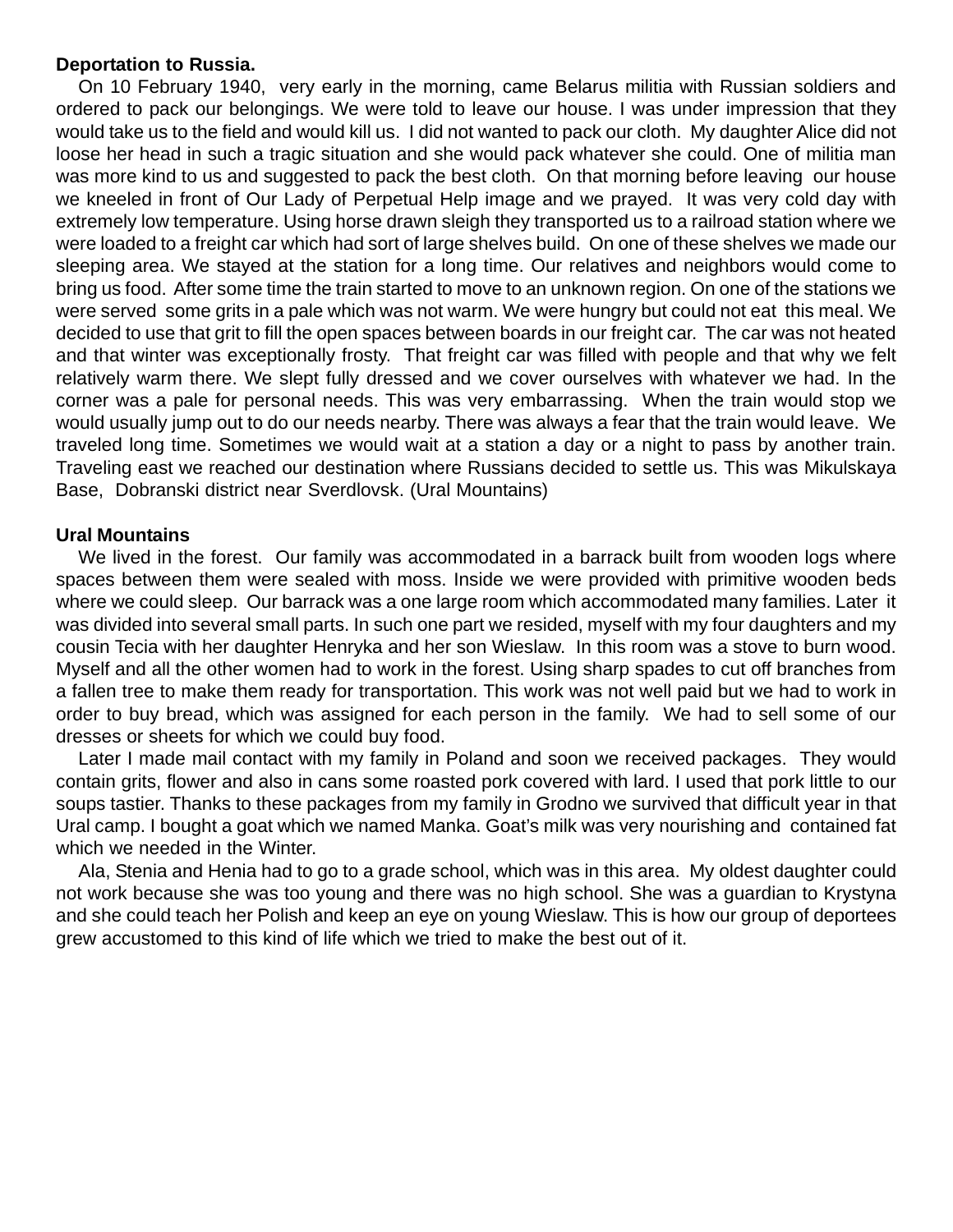#### **Our way to Freedom.**

At that time my husband was interned in Lithuania and 6 month later Russians moved him into Kozielsk prison of war camp. Group of officer before him ended in Katyn. When Germany invaded Russia the Polish officers got the amnesty and my husband joined general Anders army. At most convenient time my husband came to Ural area. He helped to transfer us South.

We traveled by steamer boat down Kama and Volga rivers. Later by train we went to Kazakhstan

near Tashkent town and we stated there for several month. In Spring 1942 we went to Tockoye from where my husband managed to get us on a families transport train to leave Russia. In Krasnowodsk we boarded a ship which took us to Pahlevi port in Persia. From there we were loaded to open lorries an we were driven by Persian drivers through steep mountains full of serpentine roads to Teheran. It was a scary ride. In Teheran we were placed in special camps where our life slowly was returning to normal. My daughters were able to go to schools and Krystyna went to her First Communion.



Rufina with daughters in Uganda 1943

In Teheran we met my husband again, before he had to leave with the Polish army to Palestine. Soon after we left Persia with other families and we were transported through Karachi in India and port Mombasa in Africa to Masindi camp in Uganda, located



Rufina and daughters in Africa 1948

away from native towns and villages.

In this settlement were about 500 Polish families, mostly children with mothers but there was also an orphanage. There was 21 Polish families camps in East Africa spread in former British Colonies. We spent over six years in Africa. Our health was affected considerably by such a long stay in tropical climate. We all had malaria, which would return with increased intensity with raining season. Our life in Africa was very primitive. Houses were built from twisted branches filled with gray clay forming walls. The roof was covered with elephant grass and the floor was a hardened clay. Around that house we had a deep groove digger out to prevent flooding during fre-

quent rainy storms. Rainy season lasted half a year. Another half year was drought season when all the vegetation declined like ours in the winter. The heat was unbearable. To cool our room we had to splash our floor with water. After sometimes we got used to this climate and to the life in Africa. This was for us "Small Polish Oasis" inside "The Black Land". We had there Polish schools, a hospital with three Polish doctors and first we had our church w with a priest. Later we built a magnificent church and three Polish priests. This church is now attended by the natives. My daughters Irena and Alice graduated from high school and Stefania and Krystyna started high school there.

#### **Our stay in England.**

We left Africa in 1948. After 2 weeks journey from Mombasa through Indian Ocean, Red Sea, Suez Canal, Mediterranean Sea, Gibraltar and Atlantic Ocean we reached Southampton port in England. My husband was waiting for us there. We were together after over six years. Meantime my husband was in Palestine and later in Italy. He came to England in 1946 with the Polish 2nd Corp of general Anders. At this time many Polish families arrived in England. We all were under impression that we will eventually go back to Poland. We were accommodated in a camp in Wales close to a military unit where my husband was stationed. After few weeks my husband took our daughters Stefania and Krystyna to a Polish boarding high school Grendon Hall located north of London.

We moved to London soon after and my family was doing well. We all had some kind of a job and we were able to support ourselves well. During our 10 years stay in London all four our daughters got married to Polish young men.